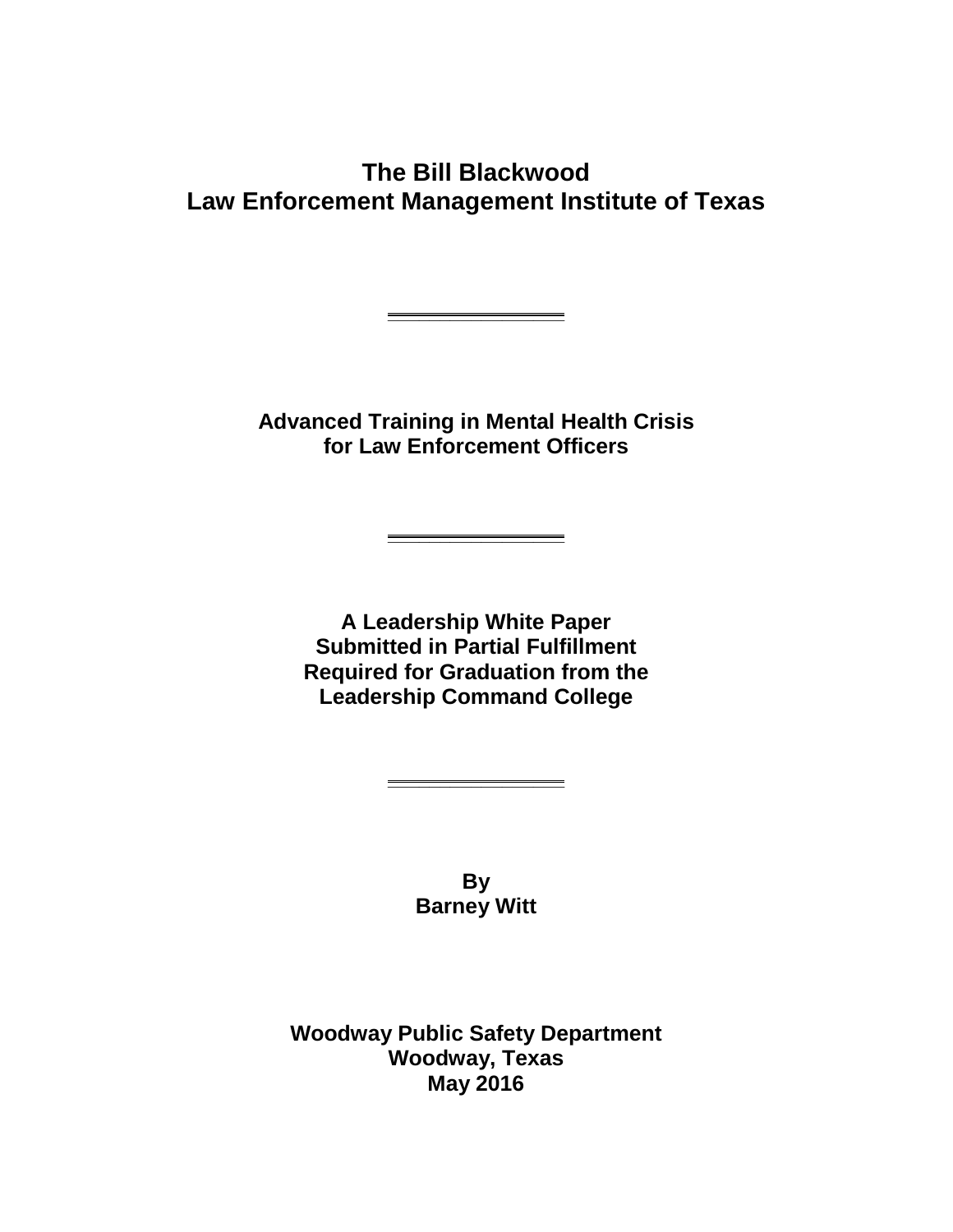#### **ABSTRACT**

Police officers have been tasked with many difficult duties over the years. In the 1950's, the push to deinstitutionalize the mental health system began (Torrey, 1997). And with that, police officers from around the country were now given a new task to become street corner psychiatrist. No additional training was offered and on the job "learning" was expected.

Dealing with people with mental illness or mental health crisis is a difficult undertaking at best. To understand the complexity of the mental issues takes years of medical training for doctors who desire to practice in the mental health field. But yet there are officers who are on the street with little or no training in how to deal with this issue. Officers are making life and death decisions based on very little information to go on. The need to train officers in advanced techniques is obvious. The outcome of no or little training can be catastrophic. The death of an officer or a mental health consumer results in family tragedy and typical lawsuits assigning blame.

This research will show that there are good training opportunities that have had documented success in reducing injuries and death of those involved. Programs such as Crisis Intervention Team (CIT) training and Metal Health First Aide are two programs recommended by the International Association of Chiefs of Police (IACP). Both of the programs have had been in place for many years and have shown dramatic decreases in injury and death.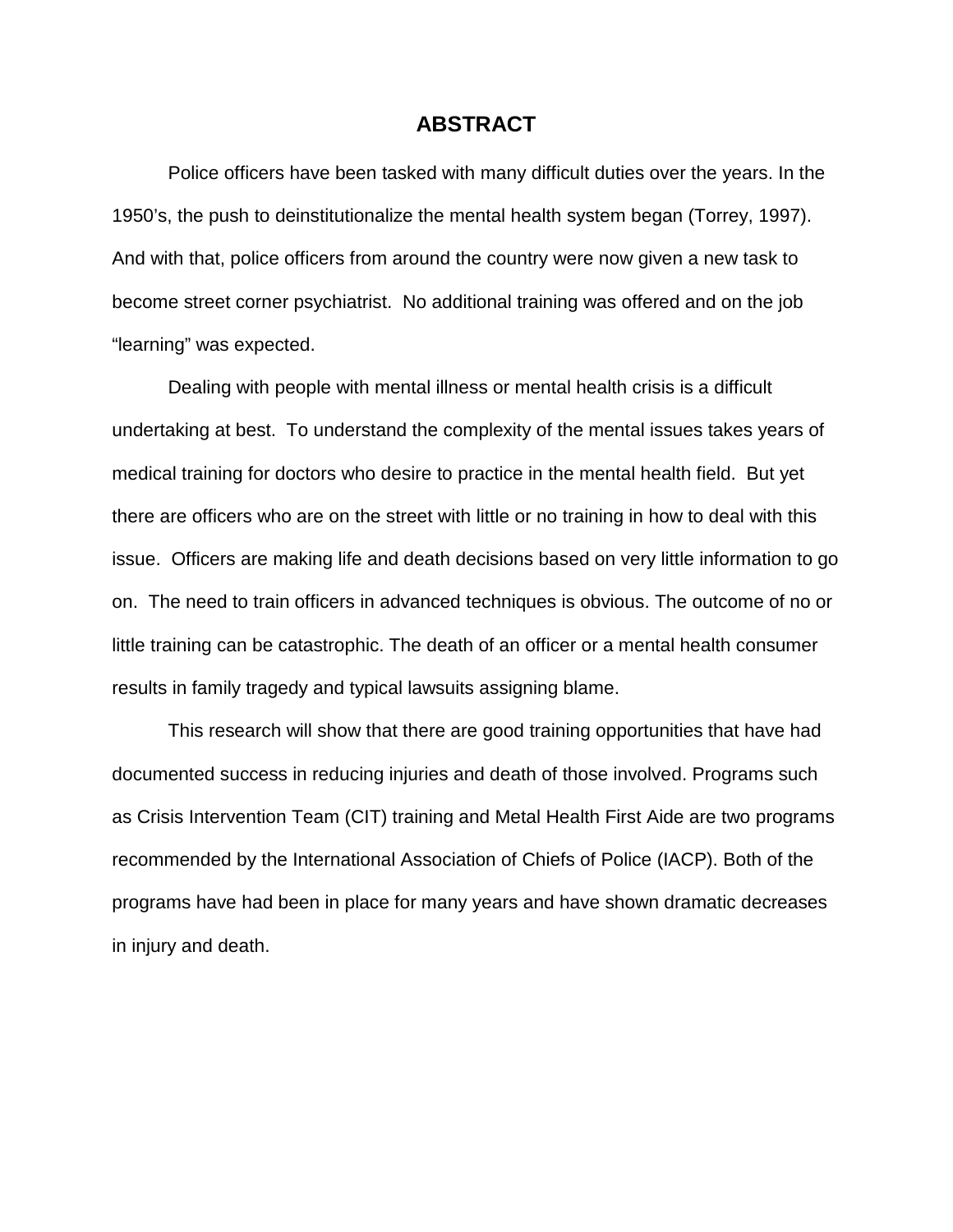# **TABLE OF CONTENTS**

## Abstract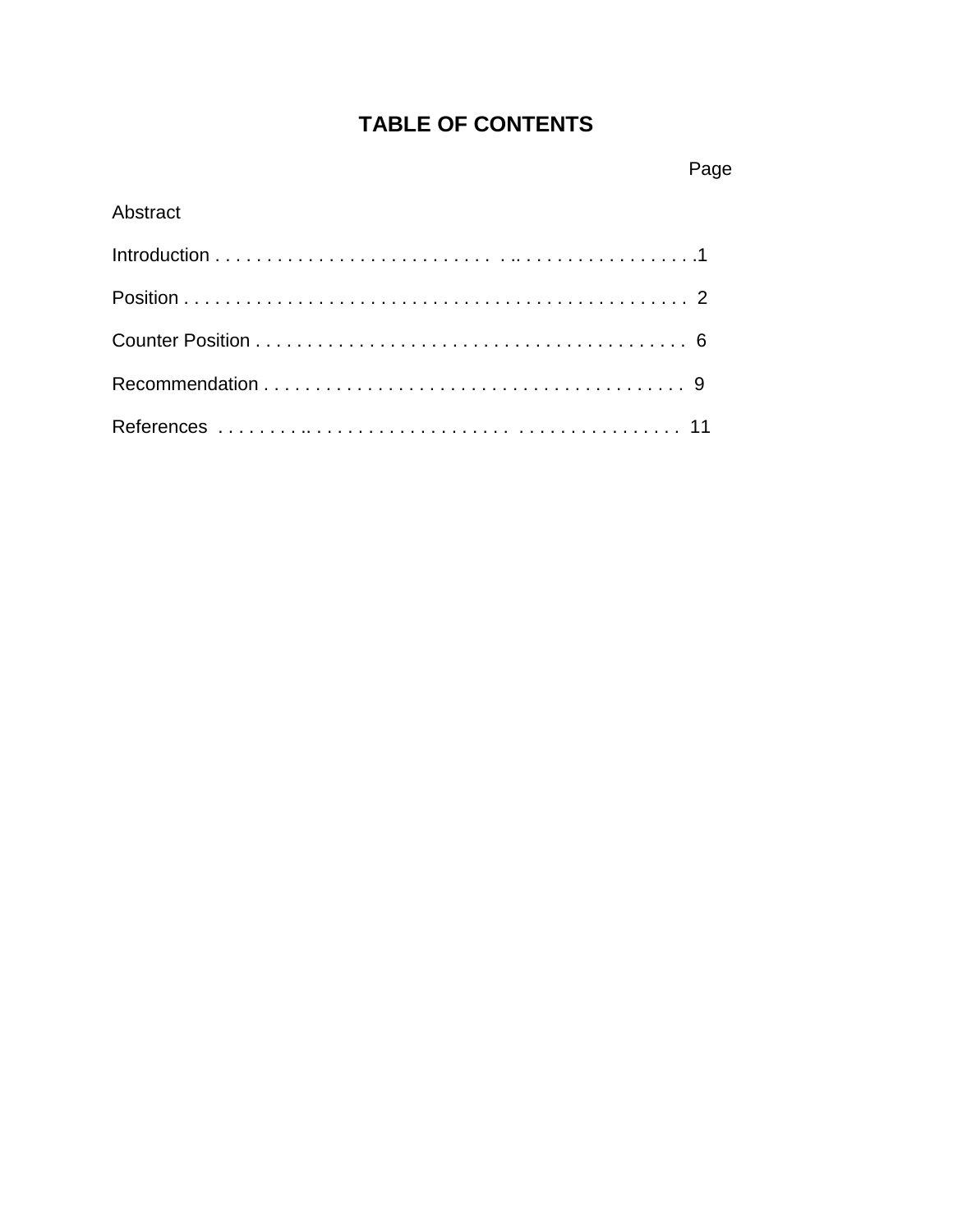#### **INTRODUCTION**

In the early 1950's, there was a movement across America and worldwide to deinstitutionalize people with mental disorders. The practice, up to that point, was to hospitalize the patient in long care facilities. While in these hospitals, mental health patients were subjected to many practices, such as shock therapy or lobotomies that have since been at best proven ineffective (Miller, 2014). As these patients were released from the hospitals, a large portion were simply released to the streets of America. Thus began the role of law enforcement as a crisis intervention officer.

It has been estimated that one in four Americans suffer from some type of mental disorder (NAMI, n.d.). The study went on to say that 1 in 17 suffer from serious mental disorder. Many times, it is a police officer who is making first contact with these mentally ill citizens. And many times, it is found that there are very few options available to the officer on how to handle this situation. So arrest and jail for petty offences is often the only option available

County jails have become the largest depository of the mentally ill. Cook County Jail in Chicago is one of the largest mental health treatment facilities in the United States. Cook County houses approximately 11,000 inmates with 3,000 of those classified with severe mental illness (Ford, 2015).

It is clear that law enforcement needs to do a better job of training its officers in how to handle these very complicated situations. There needs to be a collective effort by law enforcement, mental health professionals, corrections, judicial and the community to seek out better alternatives than jail to house our mentally ill. It is not a crime to be ill.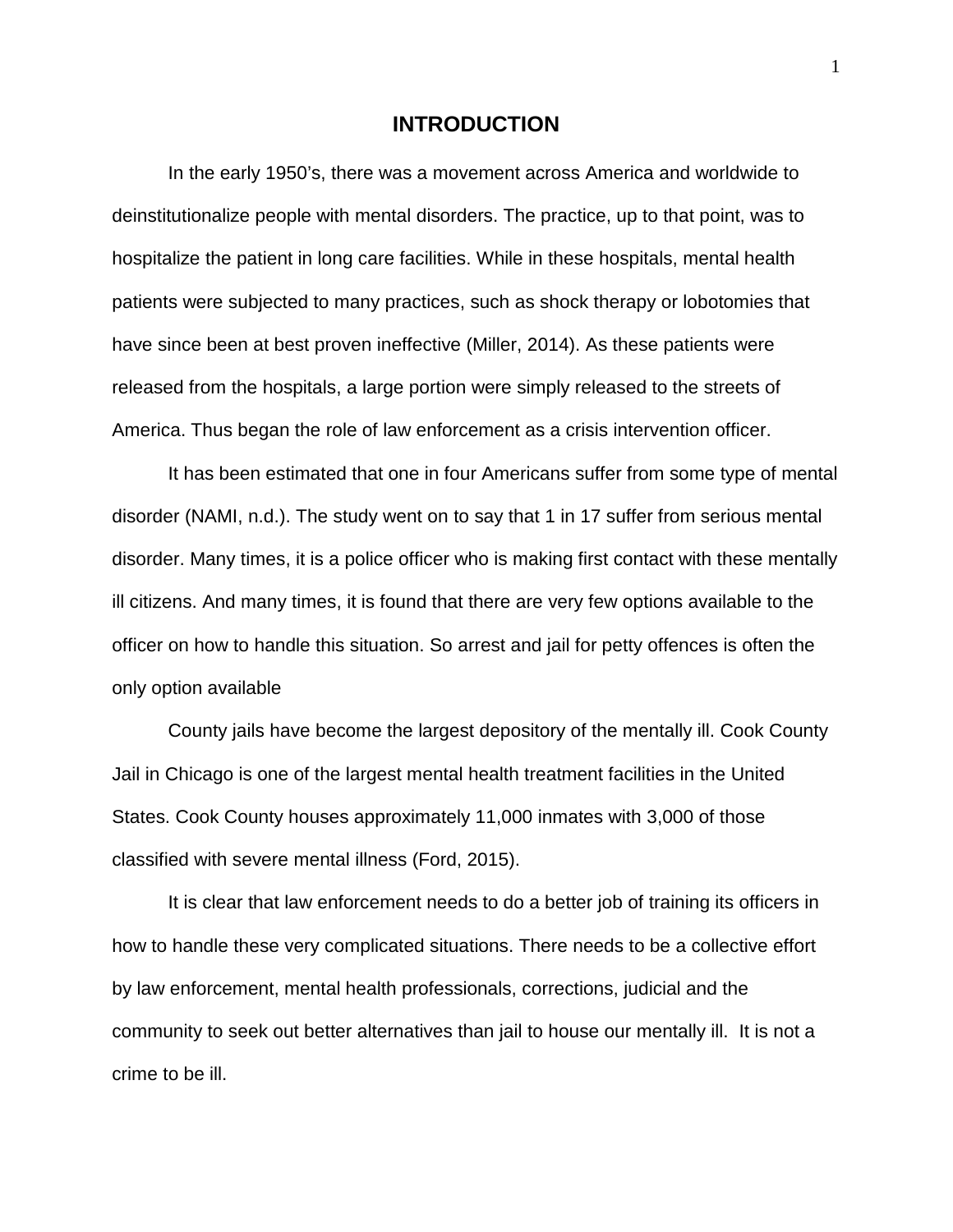Currently, in Texas, there is such a model. The Travis County Sheriff's Department and Austin Police Department work in collaboration with a Crisis Resolution Team. This team contains officers that have their mental health certification through the Texas Commission on Law Enforcement (TCOLE) (G. Sizemore, personal communication, January 5, 2015). The team has two primary purposes: responding to calls with persons in mental health crisis and diverting consumers from criminal justice systems and connecting them with mental health services.

The purpose of this paper is to show through research and through the review of the best practices of law enforcement that there is training available and partnerships to be made with the community to better serve this thrown away population. Every law enforcement officer should be trained in in the latest and proven techniques in how to handle people with mild to severe mental illness. These tactics will be instrumental in the safety of officers and the citizens they are sworn to protect.

### **POSITION**

When discussing the importance of advanced training in dealing with persons with mental illness and or people in crisis, one of the first things to come to mind is the safety of those involved. Officer safety is always a primary concern and should be. But it should also be viewed from the aspect of why the officer is there on scene. They are there to provide a service and maintain peace and safety for the citizens. A typical call for service to deal with a mentally ill person in crisis comes into the communications center as a suspicious person, disturbance, or an unknown type call. But, in fact, it can come in as just about any type of call.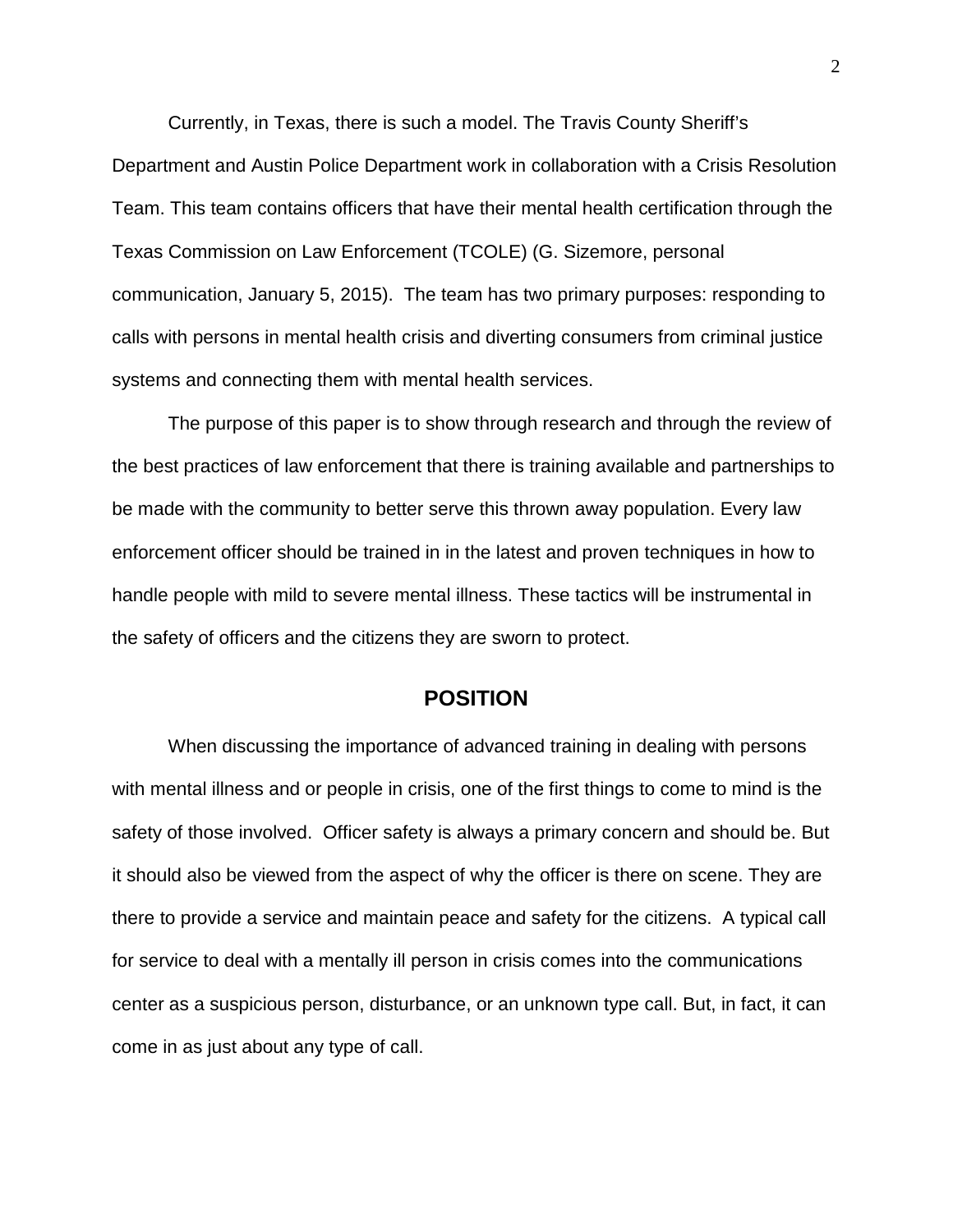On June 14, 2014, around 4:20 PM, officers of the Dallas Police Department responded to a call in a residential setting involving a mentally disturbed person. Moments after they arrive they made contact with the mother of the mentally ill person. The Dallas Police Department's body camera shows as his mother was walking out of the front door she told officers, "He's off his chain, saying he gonna chop people up." "Who," the officer asked. "My son, bipolar schizo," she replies and walks away (Martyn, 2015). At this point, her son, the mentally ill person, appears in the doorway with a screwdriver in his hands. The Dallas officers calmly tell him to drop the screwdriver. The subject does not respond to the request. The officers then repeat the order in a loud, stern voice. There is still no response from the subject. At this point, the subject lunges at one of the officer's and the officers respond by shooting the subject multiple times (Martyn, 2015). The subject died on scene. This shooting occurred approximately 1:30 seconds after officers arrived on scene. The officer's involved were cleared of any wrongdoing (Martyn, 2015).

The mentally ill person in this case had a long history of contact with police. He had been arrested and detained in hospitals and jail several times. In an article in the Dallas Observer, it was reported that the subject's mother, "often called police…but the result was a repeated cycle – to jail, to a hospital and then back home" (Martyn, 2014).

On June 20, 2010, the girlfriend of a subject with a long history of mental illness contacted the Lancaster, Texas police department. She told them that her boyfriend was displaying, "psychotic behavior" and she also said he may be high on drugs. When Lancaster Police arrived, the boyfriend was not arrested but the girlfriend and her children were taken to the police department, where her father came and picked them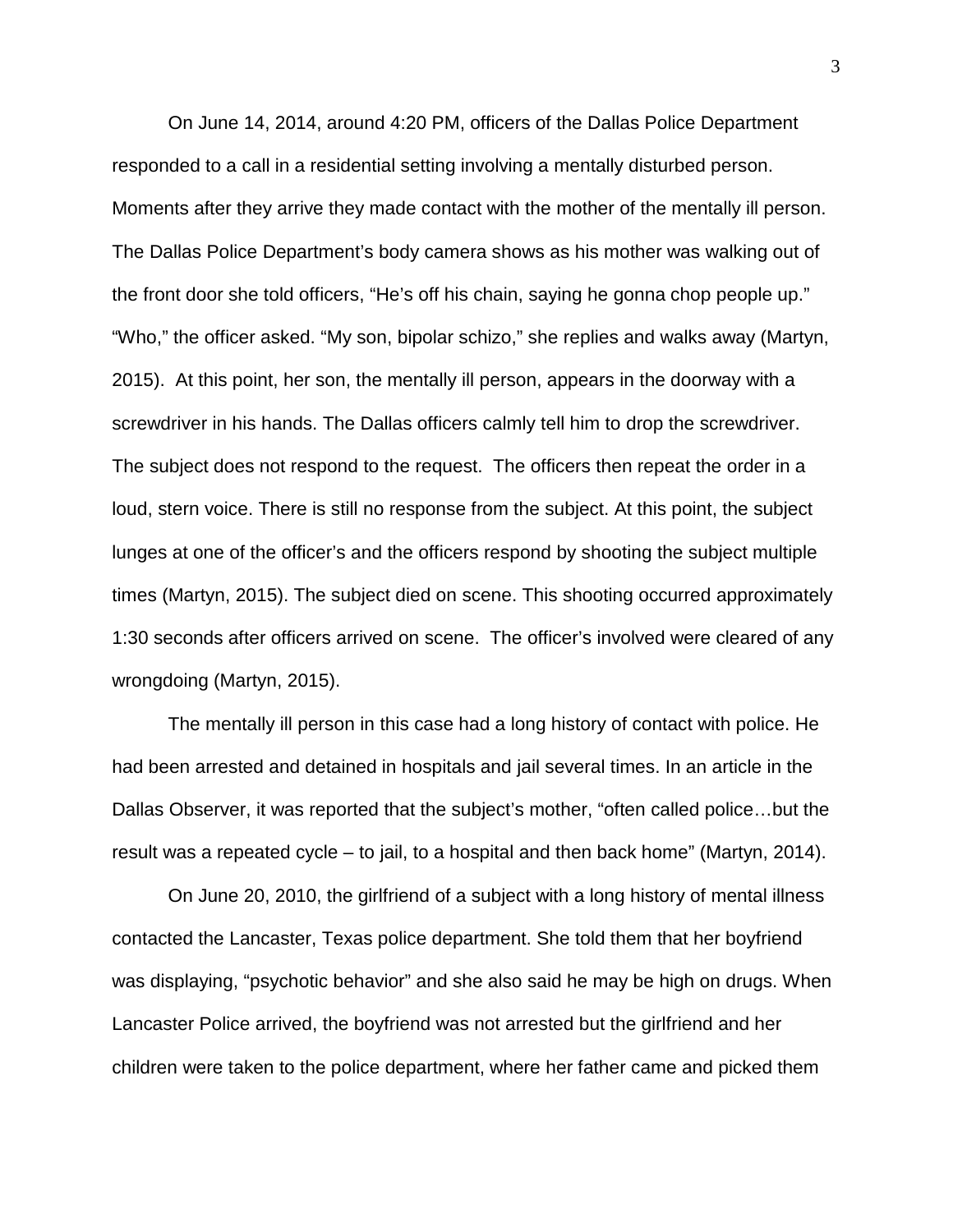up. Seven hours later, the Lancaster police were called to the same apartment complex, where the same "boyfriend" was reported to be walking around in only his boxer shorts. The boyfriend made contact with an innocent bystander who he shot and killed. When Lancaster police arrived on scene, the boyfriend shot and killed a Lancaster officer. The subject was subsequently shot and killed by police officers (Eiserer & Goldstein, 2010).

The boyfriend in this story was the son of a prominent Texas police chief. He had a long history of mental illness and run in's with police. He had been hospitalized at the early age of 11 for depression. He died at the age of 27 (Eiserer & Goldstein, 2010).

The two incidents described are just examples of how quickly these types of calls can turn violent and put officers in very dangerous situations. Being able to recognize these types of calls can be imperative for officer safety as well as the safety of the person in crisis. Advanced training in dealing with mentally ill persons may have prevented the deaths that were previously described.

In October 2013, the President of the International Association of Chiefs of Police (IACP), Yoursy Zakhary, commissioned a panel of law enforcement, mental health professionals, and community stakeholders to look at how law enforcement responds to persons with mental illness. The panel reported to the IACP at its October 2014 conference in Orlando, Florida with its report, "Improving Officer Response to Persons with Mental Illness and Other Disabilities, a Guide for Law Enforcement Leaders". In that report it stated, "Sometimes crisis can occur because the disability was not recognized quick enough. Too often these encounters result in tragedy" (Davis, 2014, para. 1).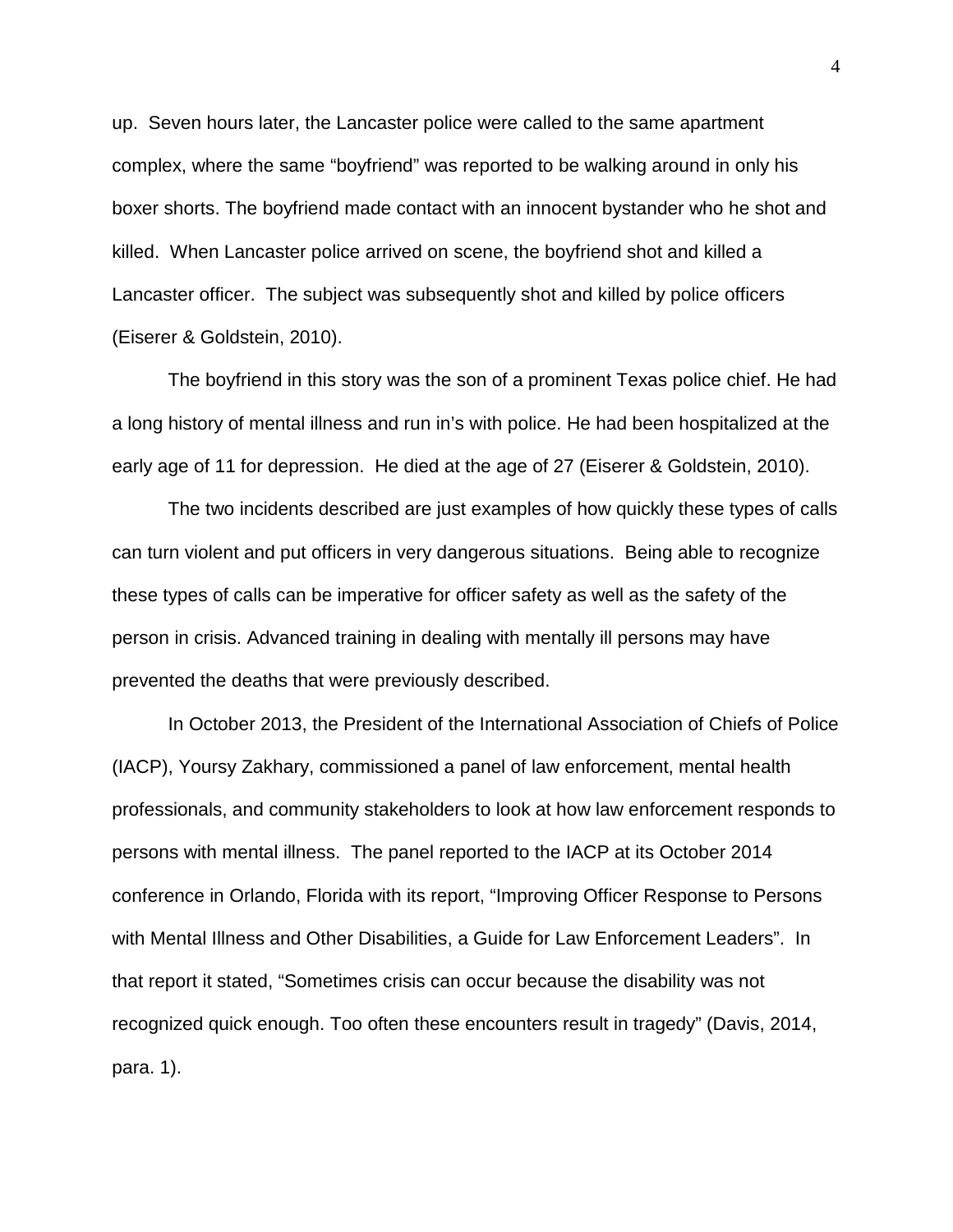Two of the training programs recommended by the IACP report were Crisis Intervention Team (CIT) training and Mental Health First Aid. Both of the programs have been installed in departments throughout the country with documented success. CIT has its roots in Memphis, Tennessee. The program began in 1988 after a police shooting involving a person with severe mental illness. After the incident, there was a community collaboration that involved Memphis PD, NAMI, the University of Tennessee Medical School, and the University of Memphis. The program they conceived is referred to as the, "Memphis Model". There are over 2,000 communities that have adopted the "Memphis Model" (NAMI, n.d.).

There are several key parts of CIT. The three most important keys are community collaboration, 40 hour training for law enforcement officers, and the involvement of mental health consumers with family participation. CIT begins with collaboration. Law enforcement, mental health providers, and consumer advocates meet to examine what current systems exist and how are they accessed. They meet to determine strategies on the best ways to transport patients and organize police training. A key factor in the success of CIT is the 40 hour training block for law enforcement officers. This training consists of basic mental illness awareness and recognition, learning about the local mental health system in place, and de-escalation training (http://cit.memphis.edu/). Also key to its success is the involvement of consumers and families in all phases of the program. These stakeholders are involved in planning training and leading training sessions. Consumers and their families have unique insight into the struggles of the mentally ill. NAMI (n.d.) reported, "That after the introduction of the CIT program in Memphis, officer injuries sustained during responses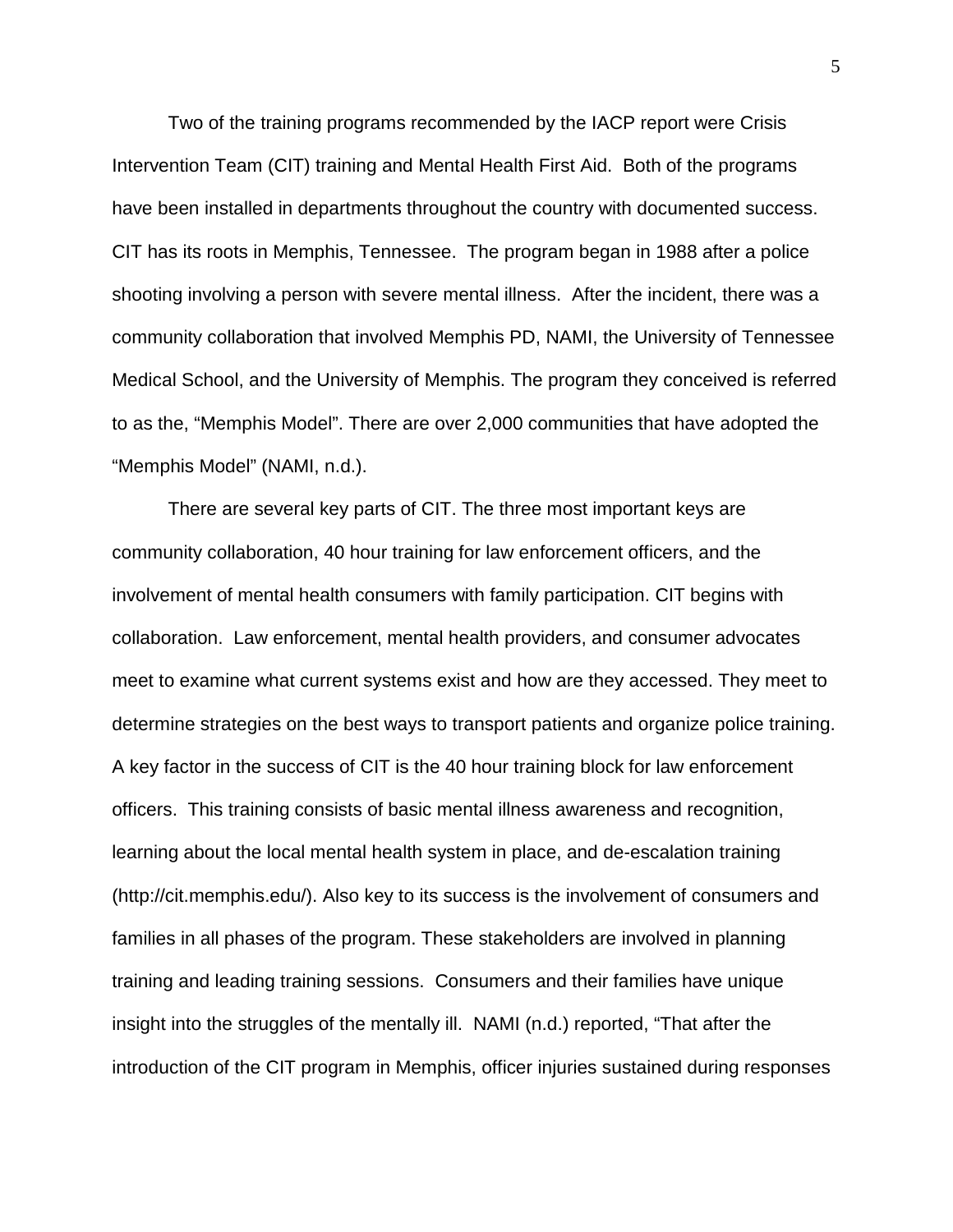to 'mental disturbance' calls dropped by 80%" (p. 2). Albuquerque Police saw SWAT call up's drop by 58% after beginning its CIT program (NAMI, n.d.).

The other program recommended by IACP was Mental Health First Aide. This program was founded in 2001 by an Australian nurse and a mental health literacy professor. The program offers eight hours of training in how to deal with people who may be suffering from panic attacks, suicide, or even problems with drugs. It teaches the officer how to detect mental health issues and to understand how to respond to persons in mental health crisis (Davis, 2014). Mental Health First Aide offers a more condensed version of training. But the program also highlights collaboration with community partners such as the local mental health authority and mental health consumers and families.

It should also be noted that the State of Texas does require that all new officers are given 40 hours of mental health training while they are in the police academy. Although the training is mandatory in the academy, there is no mandatory requirement for current officers to be trained in CIT or any other program. This has to change.

#### **COUNTER POSITION**

An issue often raised by opponents of advanced training in dealing with the mentally ill is the cost of the training and the time taken away from their duties of law enforcement officers. Many times, officers have to go out of town for training and have the additional cost associated with it. These are legitimate concerns due to the finite amount of funds and manpower. The argument has also been made that this is not a law enforcement issue but a clinical and medical issue. Officers should not serve in this capacity and the issue should be handled by the local mental health authority.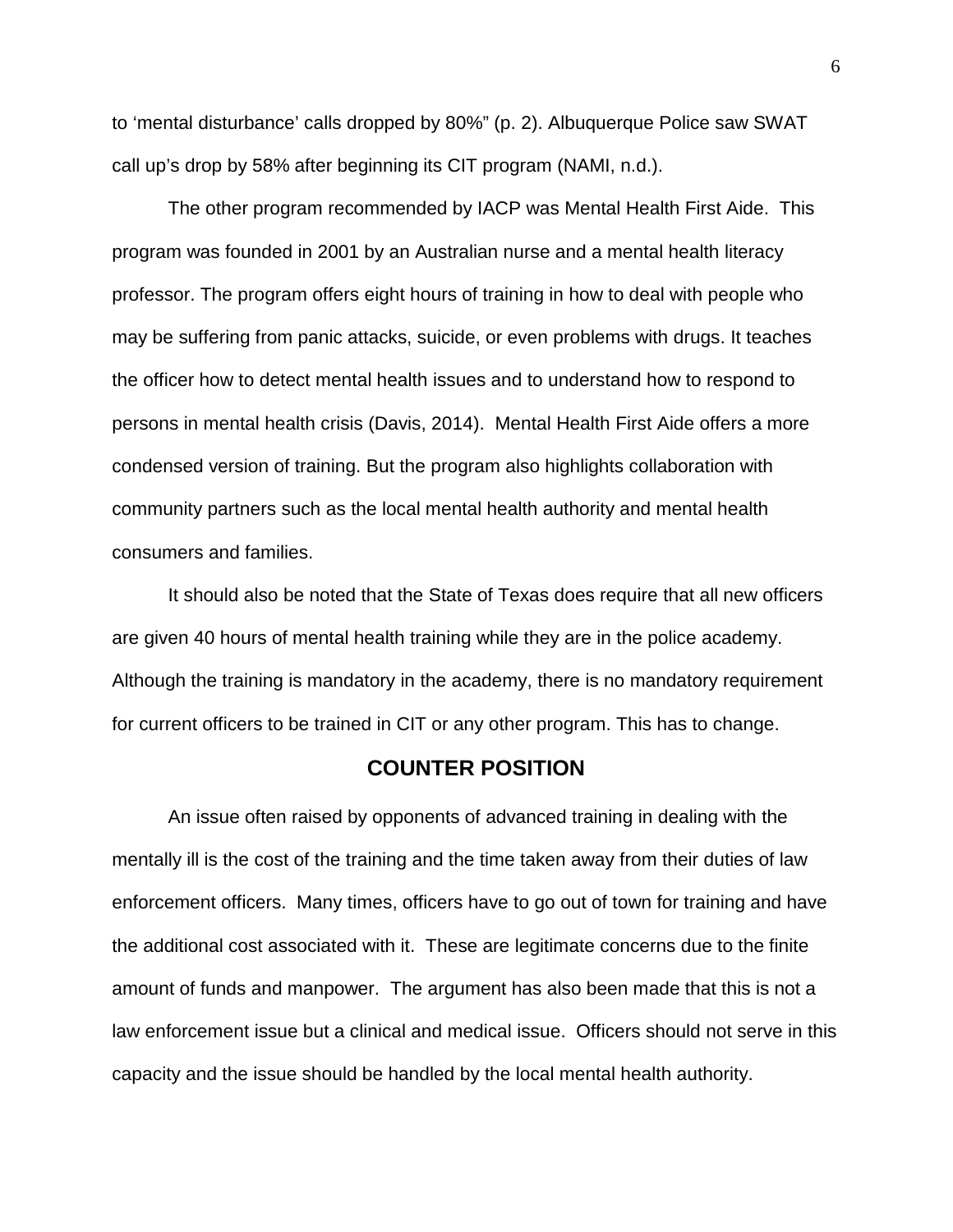In a study about crisis intervention team training for police officers responding to mental disturbance calls, the authors, Teller, Munetz, and Gil (2006) did a review of the Akron, Ohio Police C.I.T. program which began in 2000. It was noted, "Police officers are recognized as first responders for individuals who are experiencing mental illness crisis" (Teller, Munetz, & Gil, 2006, p. 234). The study notes there is an increase in the criminalization of persons with mental health crisis. With the absence of CIT training and without the knowledge of what treatment options are available in the officer's jurisdiction, officers tend to seek out incarceration over treatment.

In a 1992 article, it was stipulated that the involvement of police dealing with the mentally ill is based upon two basic legal principles. The first principle is the police responsibility to protect and provide safety and the second is to protect the safety and welfare of the disabled person (Teplin & Pruett, 1992). They went on to cite the California Welfare and Institutional Code which found that police are mandated by law to act on behalf of the mentally ill person when they are a danger to themselves or others, or when due to their illness, they are not able to take care of them self and unable to protect them from serious harm.

The fact is that training does cost money, whether it is money in the form of officers' salaries or expenses associated with travel for training. But this is truly training that is an officer and public safety issue. Officers will continue to respond to these cases without prior knowledge of the history of the mentally ill person involved. As they arrive on scene, they will have to interpret the actions of the person involved and asses the threat level to themselves and the others. To deny these officers the proper tools to help

7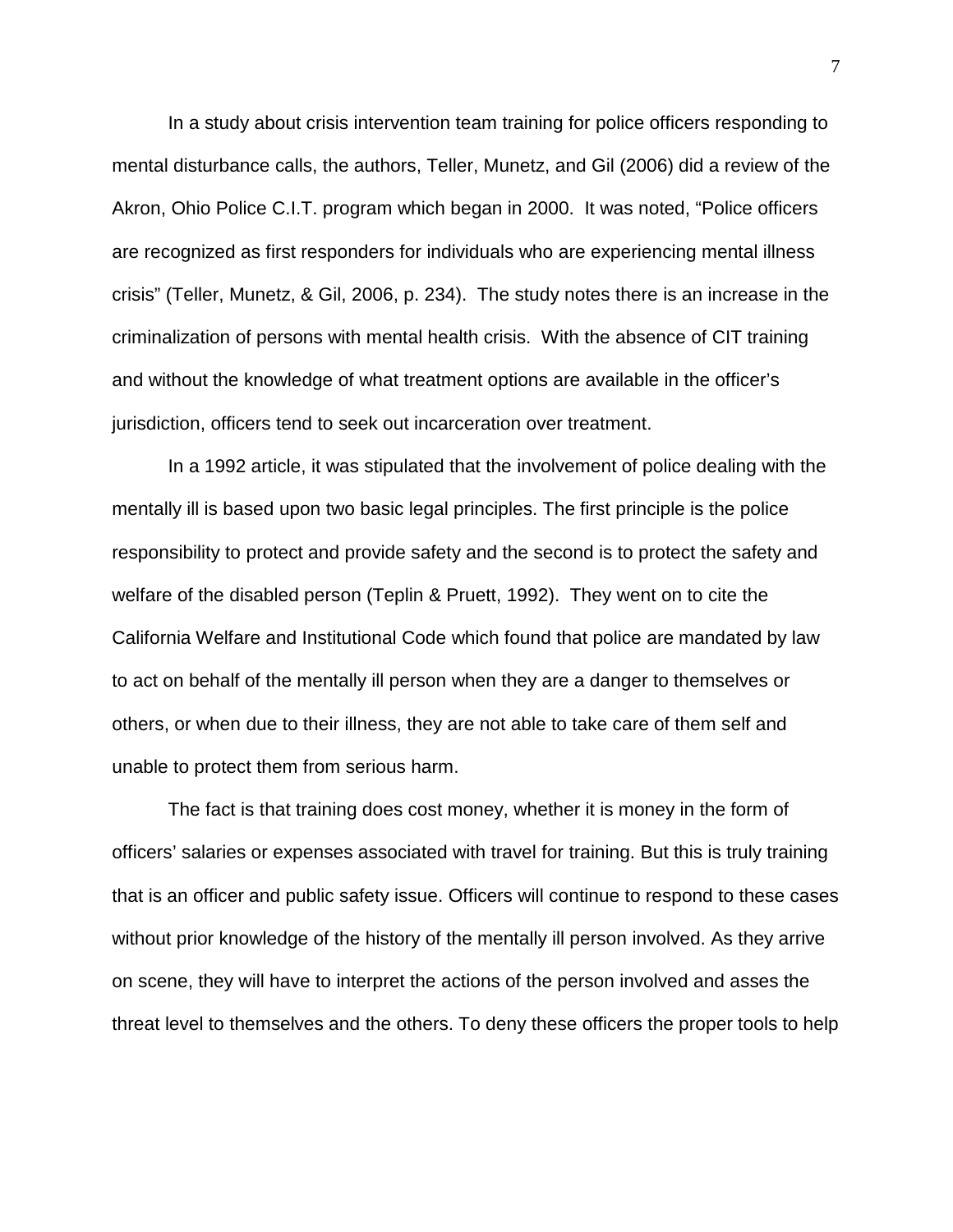in that assessment is a failure on the part of the agency. The results could be catastrophic for the officer and for the department in the form of liability.

On a June morning in 2013, a Massachusetts State Trooper came across a distraught man on the side of a busy road. The man began to shout at the trooper to kill him. After the trooper sprayed him twice with chemical spray, he finally shot the unarmed man, killing him. Although cleared of any criminal wrong doing in the tragic incident, the trooper and the head of the state police were sued. The suit claims that the head of the state police, "failed to provide the agency with policies, procedures and equipment allowing citizens with mental health crises to be treated through humane and nonlethal means" (Russell, 2015, para. 3).

In May of 2013, the wife of a mentally ill man had called 911 for help with her husband, who suffered from schizophrenia and bipolar disorder. When officers of the New Rochelle Police Department arrived, she told them he was unarmed and needed help. The officers subsequently broke the door down and shot and killed the subject. The family of the dead man filed a lawsuit in federal court that accuses the City of New Rochelle of "failing to adequately train police in procedures to safeguard emotionally or mentally disturbed people" (McVeigh, 2013, para. 11). Both of these stories drive home the tragedy and loss of life and the litigation that can come in the aftermath. The argument of the expense of the training is far outweighed by the loss of human life and the possible lawsuit that usually follows in these situations.

In the 2010 Texas state budget report written by the Legislative Budget Board entitled, "Managing and Funding State Mental Hospitals in Texas, Legislative Primer," submitted to the 82<sup>nd</sup> Texas Legislature, it was concluded that there were three major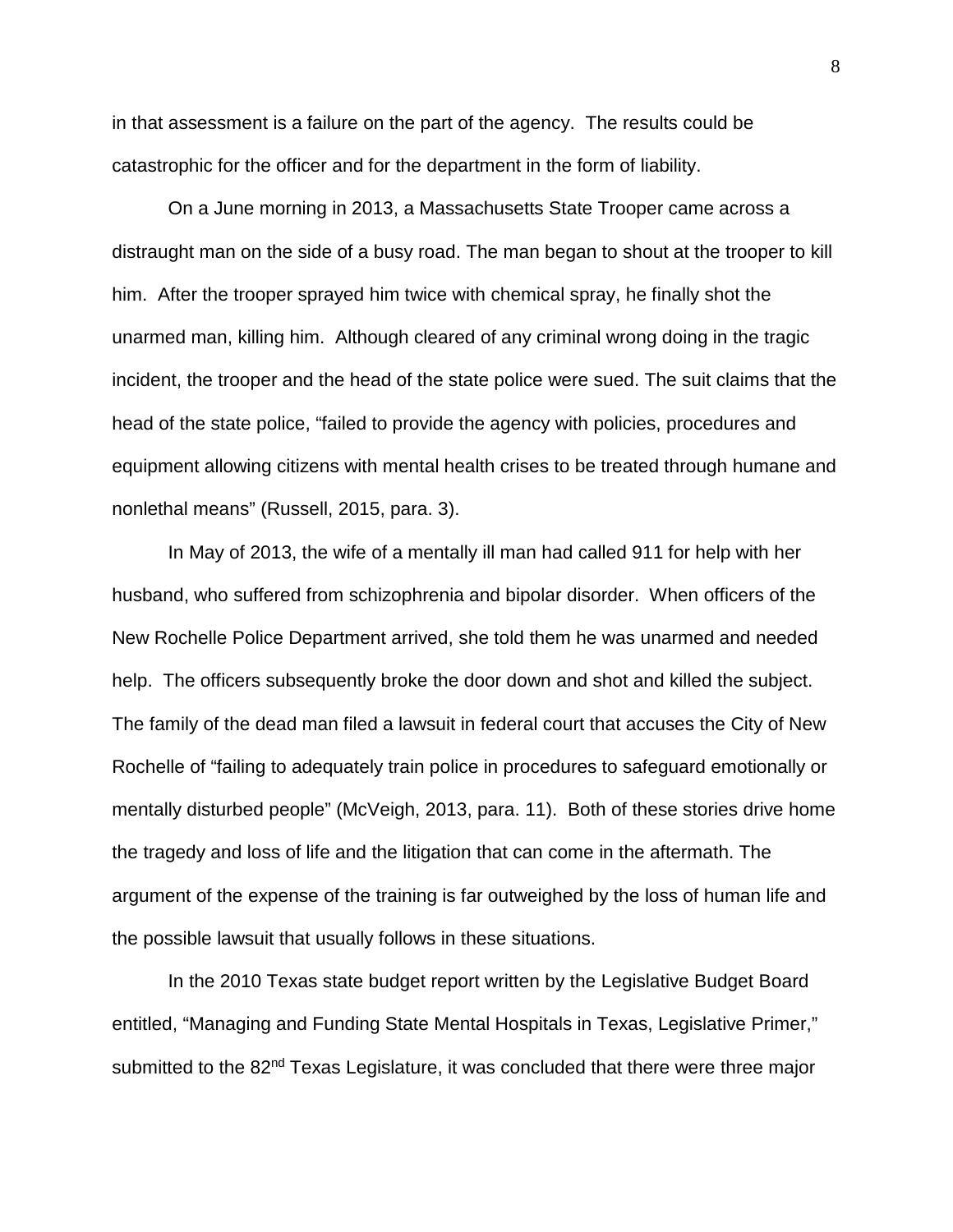challenges for state mental hospitals in Texas; the growing forensic population, longer waiting times for admission, and total expense for outside medical cost ("Managing and funding," 2013). A clearer interpretation of this is that as law enforcement determines the need to hospitalize a mentally ill person more and more, there will be no place to admit them. This means that officers may have long waits at hospital ER's and then may have long travel to get one of available beds in one of the ten state hospitals in Texas.

One of the key points of CIT training is recognizing issues with severe mental illness prior to getting into a crisis situation. An officer then may have the option of getting the patient stabilized and moving them out of crisis and into outpatient care, thus avoiding travel to a state hospital and the expense associated with it. It also provides for the basic mandate for police officers to protect the person when they are unable to protect themselves.

#### **RECOMMENDATION**

Training officers how to respond to persons in mental health crisis is imperative to the safety of all involved. Officers must learn the important techniques of deescalation and other aspects of CIT or Mental Health First Aide. Once this is done, officers will be better equipped to handle these very volatile situations. Once law enforcement agencies take the first steps to seek out collaborations with the community stakeholders as prescribed in CIT and or Mental Health First Aide, officers will be able to better respond to the crisis situation and be effective on the their mandate to protect all persons, even those citizens with mental health issues.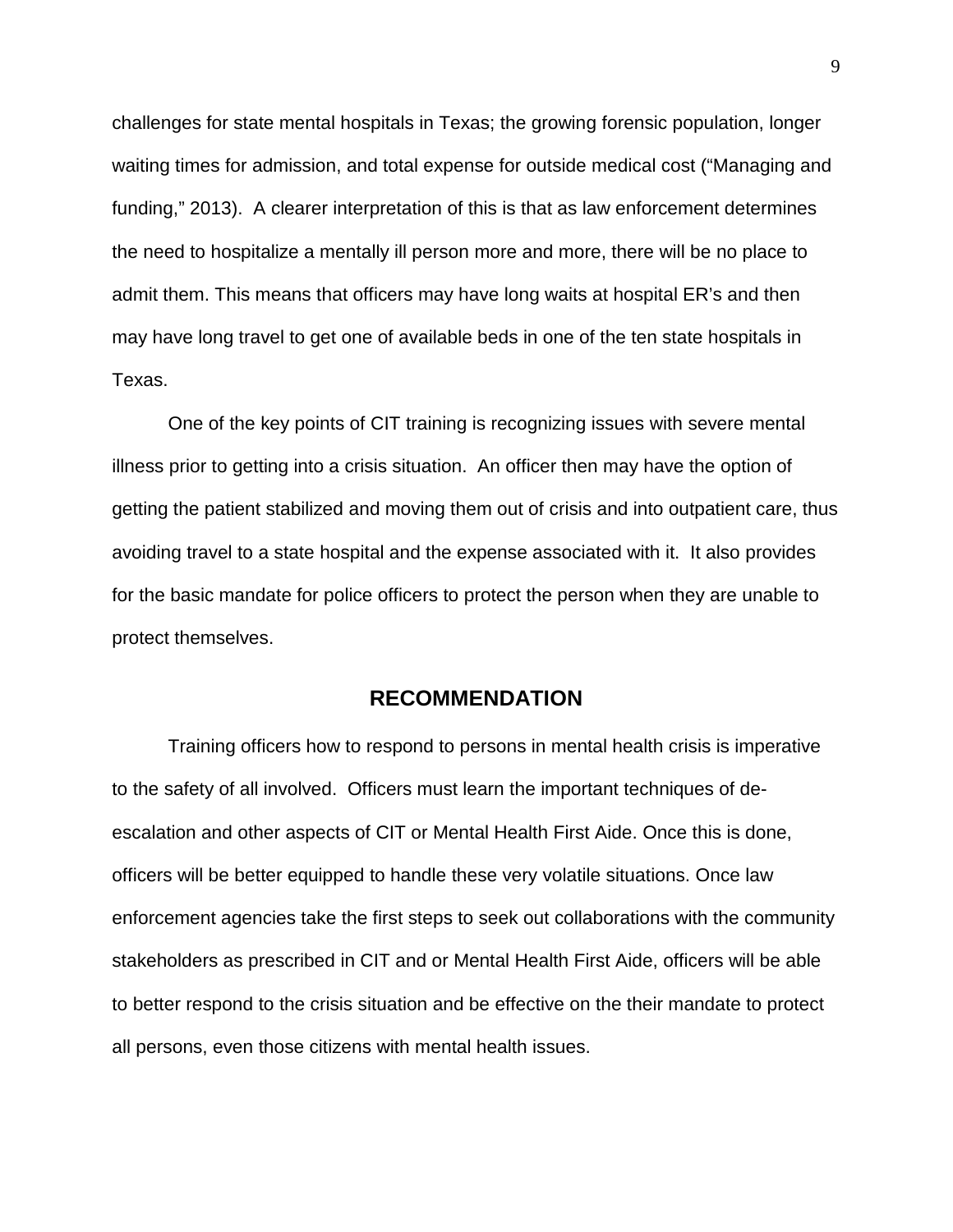Advanced training in mental health response is important. But also just as important is the collaboration between mental health providers, law enforcement, community stakeholders, and the families and consumers of mental health services. All parts need to work together. Law enforcement should now live up to its mandate to serve and protect all persons including those with mental health issues. The jails can no longer be the make shift hospitals for people in mental health crisis. Law enforcement needs to service this throw away population. It is not against the law to be ill.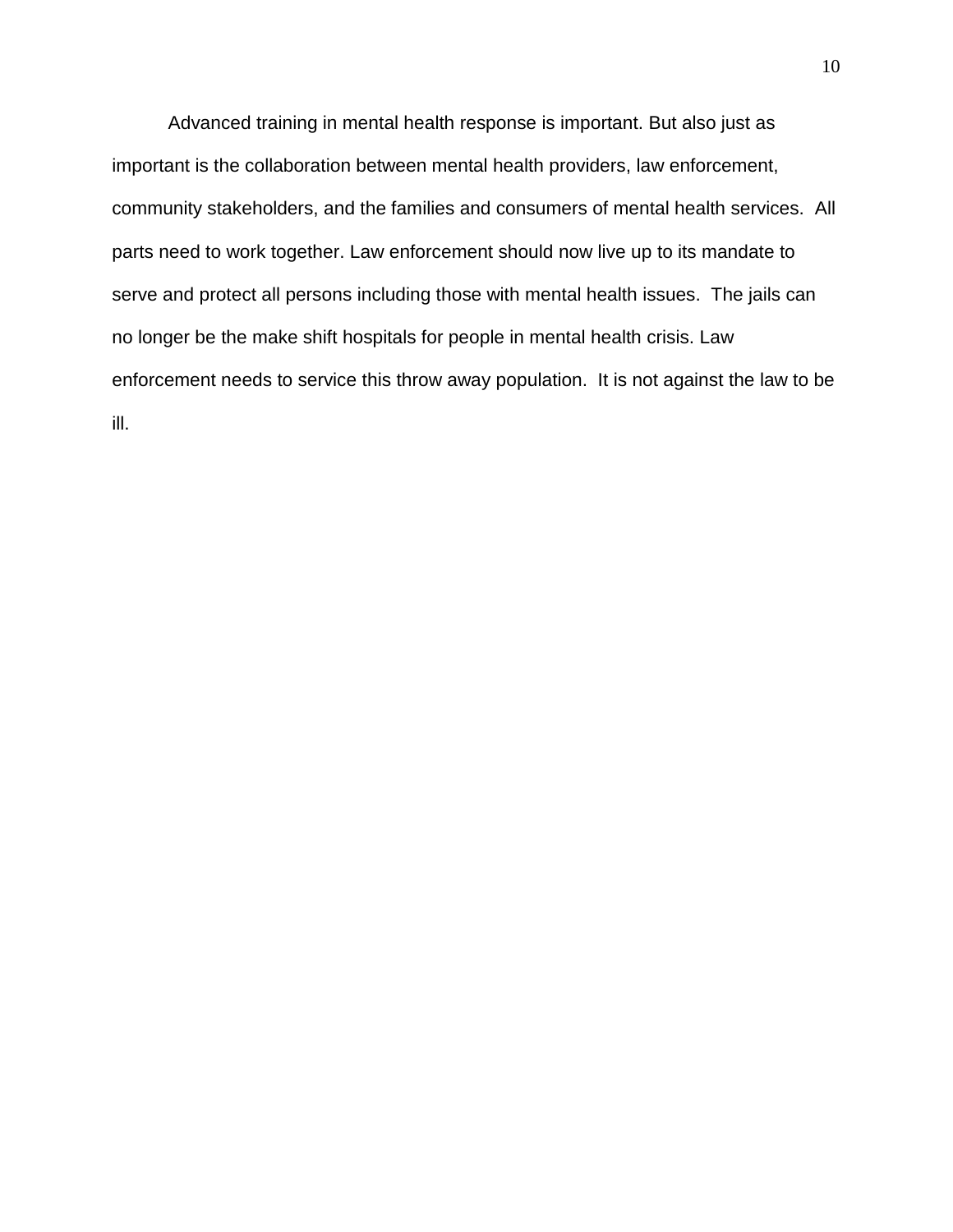#### **REFERENCES**

Davis, K. (2014, October). *Improving officer response to persons with mental illness and other disabilities. A guide for law enforcement leaders*. Paper presented at the meeting of the International Association of Chiefs of Police, Orlando, FL.

Eiserer, T., & Goldstein, K. (2010, June 21). Police chief's son killed by Lancaster police. *The Dallas Morning News.* Retrieved from http://www.dallasnews.com/news/community-news/desotolancaster/headlines/20100620-Source-Dallas-police-chief-s-8568

- Ford, M. (2015, June 8). America's largest mental hospital is a jail. *The Atlantic.*  Retrieved from http:/www.theatlantic.com/politics/archive/2015/06
- Managing and funding state mental hospitals in Texas, legislative primer. (2013, February). Submitted to the 82<sup>nd</sup> Texas Legislature by the legislative Budget Board Staff, Budget report. Austin, TX: Author.
- Martyn, A. (2015, March). Graphic body cam footage shows Dallas police shooting mentally ill man holding screwdriver. *The Dallas Observer.* Retrieved from http://www.dallasobserver.com/news/graphic-body-cam-footage-shows-dallaspolice-shooting-mentally-ill-man-holding-screwdriver-7139347

McVeigh, K. (2013, October 23). Police file lawsuit in shooting of three emotionally disturbed people. *The Guardian.* Retrieved from http:/www.theguardian.com?world/213/oct/23/police-lawsuits-shootings

Miller, M. (2014, July 10). Monuments to the forgotten. *The Buffalo News.* Retrieved from http:/bufflalonews.com/city-region/state/monuments-for-the forgotten